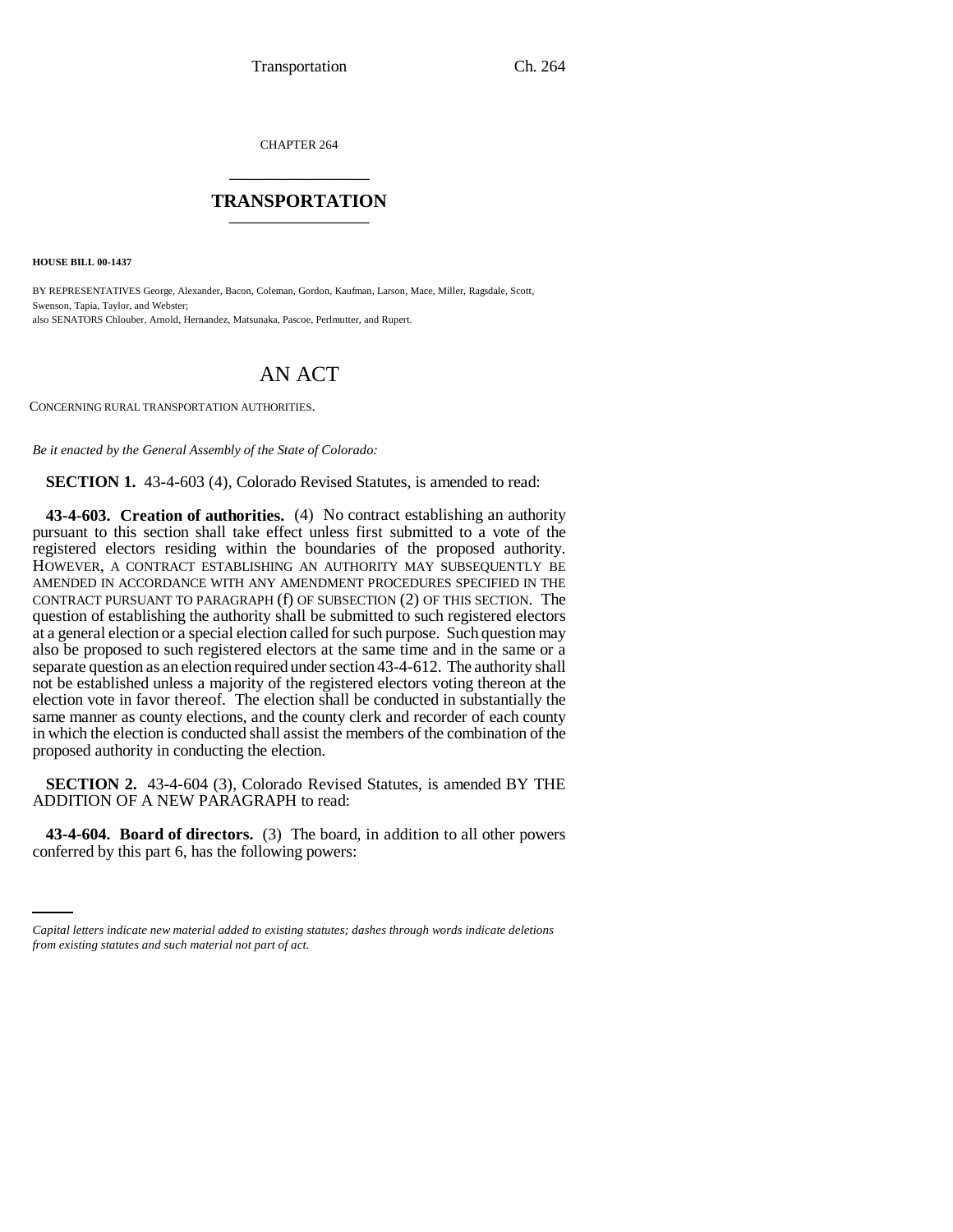## Ch. 264 Transportation

(i) TO AMEND THE CONTRACT THAT CREATED THE AUTHORITY TO THE EXTENT THAT ANY AMENDMENT PROCEDURES SPECIFIED IN THE CONTRACT PURSUANT TO SECTION 43-4-603 (2) (f) AUTHORIZE THE BOARD, RATHER THAN THE MEMBERS OF THE COMBINATION THAT ARE PARTIES TO THE CONTRACT, TO AMEND THE CONTRACT.

**SECTION 3.** 43-4-605 (1) (j) and (2) (a), Colorado Revised Statutes, are amended, and the said 43-4-605 (1) is further amended BY THE ADDITION OF A NEW PARAGRAPH, to read:

**43-4-605. Powers of the authority - inclusion or exclusion of property determination of rural transportation system alignment - fund created.** (1) In addition to any other powers granted to the authority pursuant to this part 6, the authority has the following powers:

(i.5) (I) SUBJECT TO THE PROVISIONS OF SECTION 43-4-612, TO IMPOSE, IN ALL OR ANY DESIGNATED PORTION OF THE MEMBERS OF THE COMBINATION, A VISITOR BENEFIT TAX ON PERSONS WHO PURCHASE OVERNIGHT ROOMS OR ACCOMMODATIONS IN ANY AMOUNT THAT WOULD NOT CAUSE THE AGGREGATE AMOUNT OF THE VISITOR BENEFIT TAX AND ANY LODGING TAX IMPOSED ON SUCH OVERNIGHT ROOMS OR ACCOMMODATIONS TO EXCEED TWO PERCENT OF THE PRICE OF SUCH OVERNIGHT ROOMS OR ACCOMMODATIONS; EXCEPT THAT THE AUTHORITY SHALL NOT IMPOSE ANY SUCH VISITOR BENEFIT TAX ON OVERNIGHT ROOMS OR ACCOMMODATIONS THAT ARE IN ANY TERRITORY:

(A) OUTSIDE THE BOUNDARIES OF THE AUTHORITY AND WITHIN THE BOUNDARIES OF A MUNICIPALITY AS THE BOUNDARIES OF THE MUNICIPALITY EXIST ON THE DATE THE AUTHORITY IS CREATED WITHOUT THE CONSENT OF THE GOVERNING BODY OF SUCH MUNICIPALITY; OR

(B) OUTSIDE THE BOUNDARIES OF THE AUTHORITY AND WITHIN THE UNINCORPORATED BOUNDARIES OF A COUNTY AS THE UNINCORPORATED BOUNDARIES OF THE COUNTY EXIST ON THE DATE THE AUTHORITY IS CREATED WITHOUT THE CONSENT OF THE GOVERNING BODY OF SUCH COUNTY.

(II) THE VISITOR BENEFIT TAX IS IN ADDITION TO ANY FEE OR TAX IMPOSED BY THE STATE OR ANY OTHER GOVERNMENTAL UNIT AND A MINIMUM OF SEVENTY-FIVE PERCENT OF THE NET REVENUE DERIVED FROM THE TAX SHALL BE USED BY THE AUTHORITY SOLELY TO FINANCE, CONSTRUCT, OPERATE, AND MAINTAIN RURAL TRANSPORTATION SYSTEMS AND PROVIDE INCENTIVES TO OVERNIGHT VISITORS TO USE PUBLIC TRANSPORTATION.

(III) NOTWITHSTANDING THE PROVISIONS OF SUBPARAGRAPH (I) OF THIS PARAGRAPH (i.5), AN AUTHORITY MAY DERIVE NO MORE THAN ONE THIRD OF ITS TOTAL REVENUES FROM THE VISITOR BENEFIT TAX.

(IV) ANY AUTHORITY THAT IMPOSES A VISITOR BENEFIT TAX SHALL GIVE DUE CONSIDERATION TO THE TRANSPORTATION NEEDS OF PERSONS WHO PAY THE VISITOR BENEFIT TAX ON THE PURCHASE OF OVERNIGHT ROOMS OR ACCOMMODATIONS WHEN CONSTRUCTING, OPERATING, AND MAINTAINING RURAL TRANSPORTATION SYSTEMS AND SHALL ENSURE THAT SUCH VISITORS HAVE EASY ACCESS TO SUCH RURAL TRANSPORTATION SYSTEMS.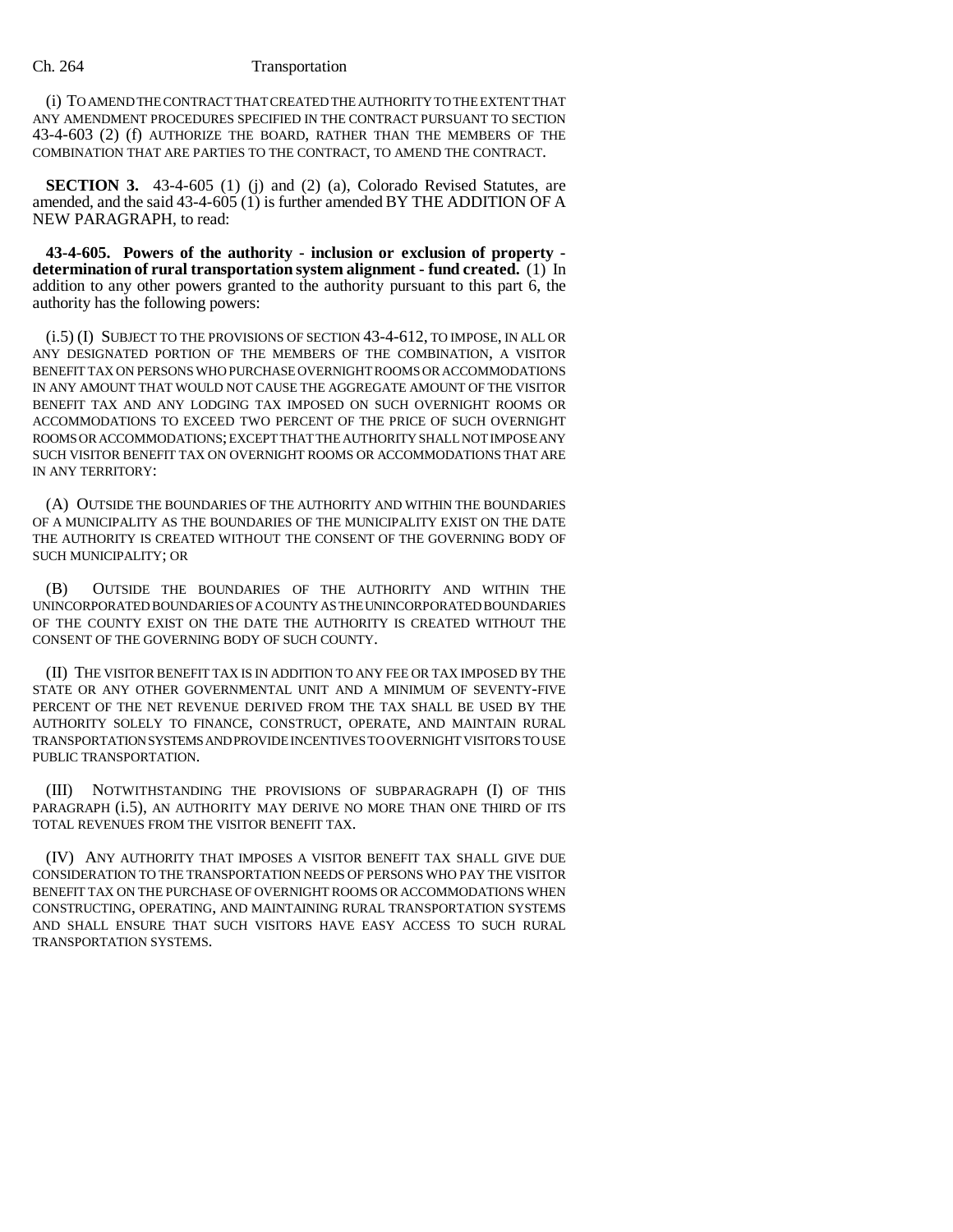(V) UPON THE REQUEST OF THE AUTHORITY, THE EXECUTIVE DIRECTOR OF THE DEPARTMENT OF REVENUE SHALL ADMINISTER AND COLLECT THE VISITOR BENEFIT TAX AUTHORIZED BY SUBPARAGRAPH (I) OF THIS PARAGRAPH (i.5). IF THE AUTHORITY REQUESTS THAT THE EXECUTIVE DIRECTOR ADMINISTER AND COLLECT THE TAX, THE EXECUTIVE DIRECTOR SHALL MAKE MONTHLY DISTRIBUTIONS OF THE TAX COLLECTIONS TO THE AUTHORITY. THE DEPARTMENT OF REVENUE SHALL RETAIN AN AMOUNT NOT TO EXCEED THE COST OF THE COLLECTION, ADMINISTRATION, AND ENFORCEMENT AND SHALL TRANSMIT THE AMOUNT TO THE STATE TREASURER WHO SHALL CREDIT THE SAME TO THE RURAL TRANSPORTATION AUTHORITY VISITOR BENEFIT TAX FUND, WHICH FUND IS HEREBY CREATED. THE AMOUNTS SO RETAINED ARE HEREBY APPROPRIATED ANNUALLY FROM THE FUND TO THE DEPARTMENT TO THE EXTENT NECESSARY FOR THE DEPARTMENT'S COLLECTION, ADMINISTRATION, AND ENFORCEMENT OF THE PROVISIONS OF THIS PART 6. ANY MONEYS REMAINING IN THE FUND ATTRIBUTABLE TO TAXES COLLECTED IN THE PRIOR FISCAL YEAR SHALL BE TRANSMITTED TO THE AUTHORITY; EXCEPT THAT, PRIOR TO THE TRANSMISSION TO THE AUTHORITY OF SUCH MONEYS, ANY MONEYS APPROPRIATED FROM THE GENERAL FUND TO THE DEPARTMENT FOR THE COLLECTION, ADMINISTRATION, AND ENFORCEMENT OF THE TAX FOR THE PRIOR FISCAL YEAR SHALL BE REPAID.

(j) Subject to the provisions of section 43-4-612, to levy, in all or any designated portion of the members of the combination, a sales or use tax, or both, at a rate not to exceed four-tenths of one percent upon every transaction or other incident with respect to which a sales or use tax is levied by the state; except that the authority shall not levy any such sales or use tax on any transaction or other incident occurring in any territory located outside the boundaries of the authority and within the boundaries of a municipality as the boundaries of the municipality exist on the date the authority is created without the consent of the governing body of such municipality or outside the boundaries of the authority and within the unincorporated boundaries of a county as the unincorporated boundaries exist on the date the authority is created without the consent of the governing body of such county. SUBJECT TO THE PROVISIONS OF SECTION 43-4-612, THE AUTHORITY MAY ELECT TO LEVY ANY SUCH SALES OR USE TAX AT DIFFERENT RATES IN DIFFERENT DESIGNATED PORTIONS OF THE MEMBERS OF THE COMBINATION. IF THE AUTHORITY SO ELECTS, IT SHALL SUBMIT A SINGLE BALLOT QUESTION THAT LISTS ALL OF THE DIFFERENT RATES TO THE REGISTERED ELECTORS OF ALL DESIGNATED PORTIONS OF THE MEMBERS OF THE COMBINATION IN WHICH THE PROPOSED SALES OR USE TAX IS TO BE LEVIED. The tax imposed pursuant to this paragraph (j) is in addition to any other sales or use tax imposed pursuant to law and is exempt from the limitation imposed by section 29-2-108, C.R.S. If a member of the combination is located within more than one authority, the sales or use tax, or both, authorized by this paragraph (j) shall not exceed four-tenths of one percent upon every transaction or other incident with respect to which a sales or use tax is levied by the state. The executive director of the department of revenue shall collect, administer, and enforce the sales or use tax, to the extent feasible, in the manner provided in section 29-2-106, C.R.S. The director shall make monthly distributions of the tax collections to the authority, which shall apply the proceeds solely to the financing, construction, operation, or maintenance of rural transportation systems. The department of revenue shall retain an amount not to exceed the cost of the collection, administration, and enforcement and shall transmit the amount to the state treasurer, who shall credit the same to the rural transportation authority sales tax fund, which fund is hereby created. The amounts so retained are hereby appropriated annually from the fund to the department of